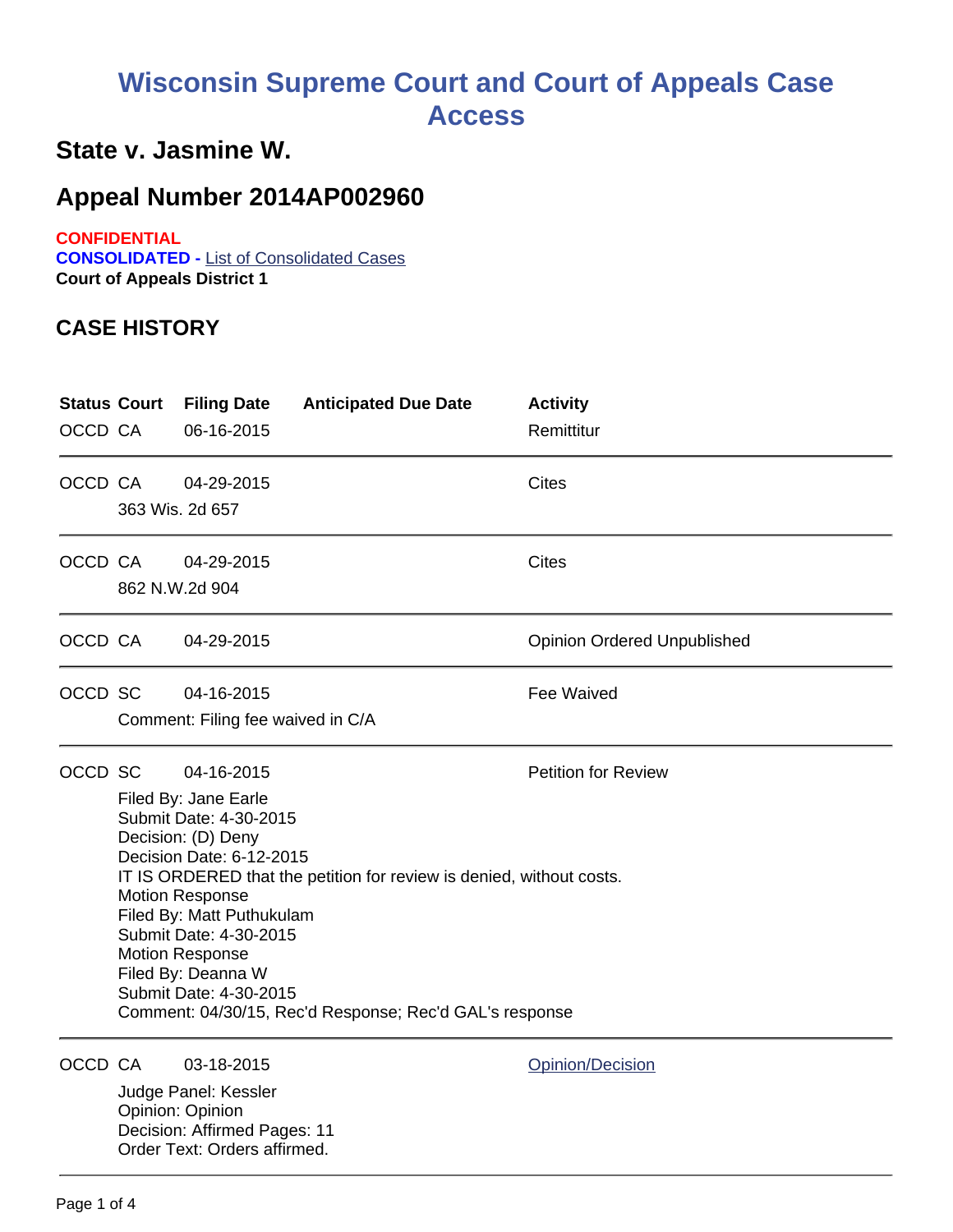| OCCD CA |                                                                                                                                                                                                                                                                                                                                                                                                                                                                                                                                                                                                                                                                                                                                                                                                                                                                                                                                            | 03-11-2015                                                          | <b>Briefs Received At State Law Library</b>                                                                                                                                                                                                |  |  |  |  |
|---------|--------------------------------------------------------------------------------------------------------------------------------------------------------------------------------------------------------------------------------------------------------------------------------------------------------------------------------------------------------------------------------------------------------------------------------------------------------------------------------------------------------------------------------------------------------------------------------------------------------------------------------------------------------------------------------------------------------------------------------------------------------------------------------------------------------------------------------------------------------------------------------------------------------------------------------------------|---------------------------------------------------------------------|--------------------------------------------------------------------------------------------------------------------------------------------------------------------------------------------------------------------------------------------|--|--|--|--|
| OCCD CA |                                                                                                                                                                                                                                                                                                                                                                                                                                                                                                                                                                                                                                                                                                                                                                                                                                                                                                                                            | 02-23-2015<br>Comment: Addendum to Reply Brief filed by Atty. Earle | <b>Other Papers</b>                                                                                                                                                                                                                        |  |  |  |  |
| OCCD CA |                                                                                                                                                                                                                                                                                                                                                                                                                                                                                                                                                                                                                                                                                                                                                                                                                                                                                                                                            | 02-20-2015<br>Filed By: Jane Earle                                  | <b>Reply Brief</b>                                                                                                                                                                                                                         |  |  |  |  |
| OCCD CA |                                                                                                                                                                                                                                                                                                                                                                                                                                                                                                                                                                                                                                                                                                                                                                                                                                                                                                                                            | 02-19-2015                                                          | <b>Briefs Received At State Law Library</b>                                                                                                                                                                                                |  |  |  |  |
| OCCD CA |                                                                                                                                                                                                                                                                                                                                                                                                                                                                                                                                                                                                                                                                                                                                                                                                                                                                                                                                            | 02-13-2015                                                          | <b>Brief of Guardian ad Litem</b><br>Brief of Guardian ad Litem - COM                                                                                                                                                                      |  |  |  |  |
|         |                                                                                                                                                                                                                                                                                                                                                                                                                                                                                                                                                                                                                                                                                                                                                                                                                                                                                                                                            | Filed By: Deanna W                                                  |                                                                                                                                                                                                                                            |  |  |  |  |
| OCCD CA |                                                                                                                                                                                                                                                                                                                                                                                                                                                                                                                                                                                                                                                                                                                                                                                                                                                                                                                                            | 02-12-2015                                                          | <b>Briefs Received At State Law Library</b>                                                                                                                                                                                                |  |  |  |  |
| OCCD CA | <b>Motion for Miscellaneous Relief</b><br>02-05-2015<br>Filed By: Deanna W<br>Submit Date: 2-5-2015<br>Decision: (G) Grant<br>Decision Date: 2-6-2015<br>IT IS ORDERED that the deadline for the guardian ad litem to file a brief in this matter is extended to<br>February 13, 2015<br><b>Comment: MXT/BGL</b>                                                                                                                                                                                                                                                                                                                                                                                                                                                                                                                                                                                                                           |                                                                     |                                                                                                                                                                                                                                            |  |  |  |  |
| OCCD CA |                                                                                                                                                                                                                                                                                                                                                                                                                                                                                                                                                                                                                                                                                                                                                                                                                                                                                                                                            | 02-04-2015<br>Filed By: Matt Puthukulam                             | Brief of Respondent(s)                                                                                                                                                                                                                     |  |  |  |  |
| OCCD CA | <b>Court Order</b><br>01-29-2015<br>IT IS ORDERED that the records for Jasmine W.s appeals, No. 2014AP2960 and No. 2014AP2961 and<br>the records for Bennie O.s appeals, Nos. 2015AP38 and 2015AP39, are shared. IT IS FURTHER<br>ORDERED that the clerk of this court shall send Attorney Swartz a copy of the record index for appeal<br>Nos. 2014AP2960 &2014AP2961, and the clerk of this court shall send Attorney Earle a copy of the<br>record index for appeal Nos. 2015AP38 & 2015AP39. IT IS FURTHER ORDERED that, if any party to<br>either set of appeals believes that a document is not properly shared, the party shall, within fifteen days<br>of the date of this order, identify any such document and move to limit its consideration to one partys<br>appeals. IT IS FURTHER ORDERED that the records in these matters shall not be remitted until the<br>direct appeal proceedings in all four appeals are concluded. |                                                                     |                                                                                                                                                                                                                                            |  |  |  |  |
| OCCD CA |                                                                                                                                                                                                                                                                                                                                                                                                                                                                                                                                                                                                                                                                                                                                                                                                                                                                                                                                            | 01-27-2015                                                          | <b>Briefs Received At State Law Library</b>                                                                                                                                                                                                |  |  |  |  |
| OCCD CA |                                                                                                                                                                                                                                                                                                                                                                                                                                                                                                                                                                                                                                                                                                                                                                                                                                                                                                                                            | 01-23-2015                                                          | <b>Rejected Electronic Document</b><br>Comment: Two electronic versions of the Appellant's Brief were uploaded for an unknown reason. This<br>version is being rejected to avoid duplicity in the electronic document queue for this case. |  |  |  |  |
| OCCD CA |                                                                                                                                                                                                                                                                                                                                                                                                                                                                                                                                                                                                                                                                                                                                                                                                                                                                                                                                            | 01-23-2015                                                          | Record and Briefs Sent to District 1                                                                                                                                                                                                       |  |  |  |  |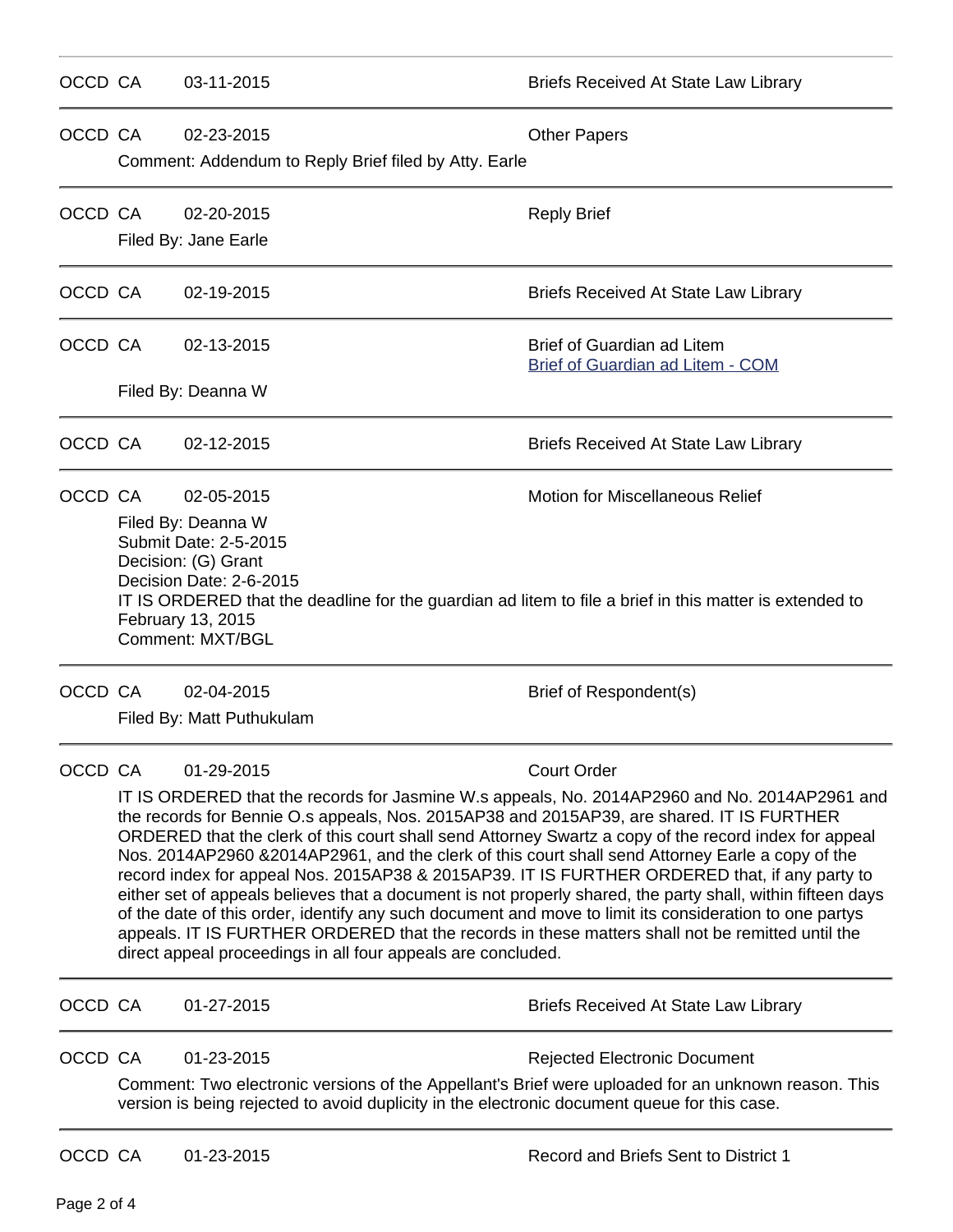|         | OCCD CA                                                                                                         | 01-22-2015                                                                                                                                                                                                                                           | <b>Rejected Electronic Document</b>    |  |  |  |  |
|---------|-----------------------------------------------------------------------------------------------------------------|------------------------------------------------------------------------------------------------------------------------------------------------------------------------------------------------------------------------------------------------------|----------------------------------------|--|--|--|--|
|         |                                                                                                                 | Comment: This Electronic Version of the Appellant's brief is rejected due to an incorrect caption. (birth<br>dates of the children should NOT be listed) Please reload a corrected version of your brief and notify the<br>Deputy 1 clerk when done. |                                        |  |  |  |  |
| OCCD CA |                                                                                                                 | 01-22-2015<br>Comment: BAP                                                                                                                                                                                                                           | Certificate of Filing by Mail          |  |  |  |  |
| OCCD CA |                                                                                                                 | 01-21-2015<br>Filed By: Jane Earle                                                                                                                                                                                                                   | Brief & Appx of Appellant(s)           |  |  |  |  |
|         | briefs.                                                                                                         | Comment: Note that the caption has been corrected on brief. Please use the above caption on all future                                                                                                                                               |                                        |  |  |  |  |
| OCCD CA |                                                                                                                 | 01-08-2015<br>Comment: [2014AP002960, 2014AP002961]                                                                                                                                                                                                  | <b>Consolidated Case</b>               |  |  |  |  |
|         | OCCD CA                                                                                                         | 01-08-2015                                                                                                                                                                                                                                           | <b>Court Order</b>                     |  |  |  |  |
|         | ORD that these appeals are consolidated for briefing and disposition purposes. Wis. Stat. Rule<br>$809.10(3)$ . |                                                                                                                                                                                                                                                      |                                        |  |  |  |  |
| OCCD CA |                                                                                                                 | 01-06-2015<br>Comment: 1-17 to 35-1                                                                                                                                                                                                                  | Record                                 |  |  |  |  |
| OCCD CA |                                                                                                                 | 12-26-2014                                                                                                                                                                                                                                           | <b>Termination of Parental Rights</b>  |  |  |  |  |
| OCCD CA |                                                                                                                 | 12-26-2014                                                                                                                                                                                                                                           | Notif. Sent-Filing of NAP & Ct. Record |  |  |  |  |
| OCCD CA |                                                                                                                 | 12-26-2014                                                                                                                                                                                                                                           | Fee Waived                             |  |  |  |  |
|         |                                                                                                                 | <b>Comment: SPD Appointed</b>                                                                                                                                                                                                                        |                                        |  |  |  |  |
| OCCD CA |                                                                                                                 | 12-26-2014                                                                                                                                                                                                                                           | Notice of Appeal & Court Record        |  |  |  |  |
| OCCD CA |                                                                                                                 | 12-26-2014                                                                                                                                                                                                                                           | X Transfer                             |  |  |  |  |
| OCCD CA |                                                                                                                 | 12-22-2014                                                                                                                                                                                                                                           | <b>Statement on Transcript</b>         |  |  |  |  |
|         | Filed By: Jane Earle<br><b>Status: Prev. Filed</b>                                                              |                                                                                                                                                                                                                                                      |                                        |  |  |  |  |
| OCCD CA |                                                                                                                 | 12-22-2014                                                                                                                                                                                                                                           | Notice of Appeal filed in Cir. Ct.     |  |  |  |  |
| OCCD CA |                                                                                                                 | 12-22-2014<br>Comment: for Atty. Jane S. Earle                                                                                                                                                                                                       | Received SPD Appointment Order         |  |  |  |  |